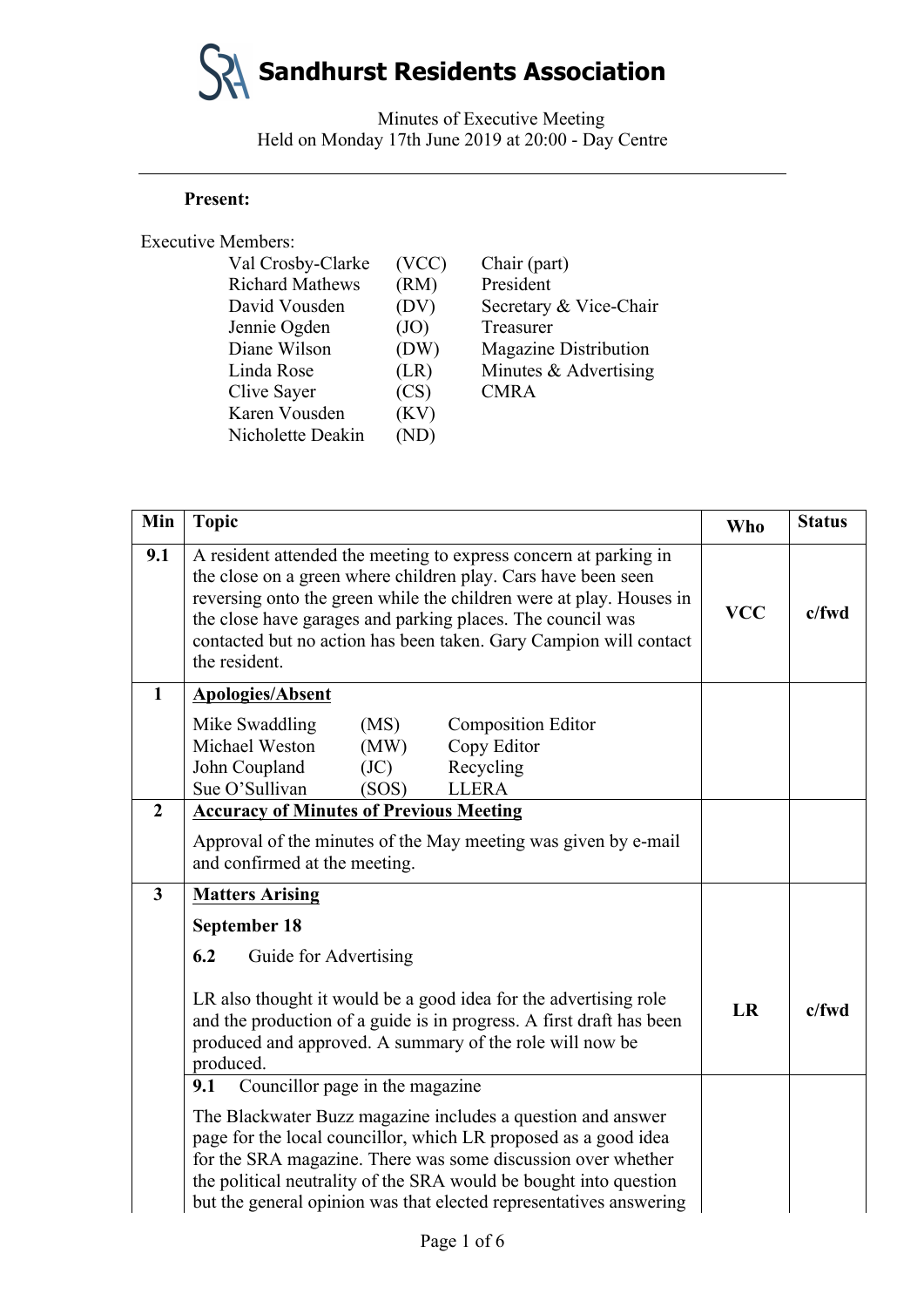# Minutes of Executive Meeting Held on Monday 17th June 2019 at 20:00 - Day Centre

| Min | <b>Topic</b>                                                                                                                                                                                                                                                                                                                                                                                                                  | <b>Who</b> | <b>Status</b> |
|-----|-------------------------------------------------------------------------------------------------------------------------------------------------------------------------------------------------------------------------------------------------------------------------------------------------------------------------------------------------------------------------------------------------------------------------------|------------|---------------|
|     | queries would not affect this.                                                                                                                                                                                                                                                                                                                                                                                                |            |               |
|     | The subject was discussed at the Town Council meeting held in<br>March and more details on how the page would work are to be<br>provided.                                                                                                                                                                                                                                                                                     | LR         | $c$ /fwd      |
|     | <b>November 18</b>                                                                                                                                                                                                                                                                                                                                                                                                            |            |               |
|     | 9.2<br>Rose & Crown development                                                                                                                                                                                                                                                                                                                                                                                               |            |               |
|     | Objections to the development of two houses behind the Rose $\&$<br>Crown pub, with access through the pub car park have to be<br>submitted by 31 <sup>st</sup> January. If the planning permission is refused it<br>is possible that the owners will close the pub and sell the land for<br>development.                                                                                                                     |            |               |
|     | Regulars formed an action group, who successfully gained an<br>Asset of Community Value on part of the pub, supported by over<br>120 people. BFC have excluded the building plots and right of<br>way through the car park from the ACV, which unfortunately<br>allowed the application to proceed. The first application attracted 8<br>objections and was refused because of pedestrian safety concerns<br>in the car park. | <b>RM</b>  | <b>Closed</b> |
|     | A second application has been submitted showing a footpath round<br>the edge of the car park and parking alongside the pub building re-<br>aligned. The Rose and Crown is to be retained but with only 30%<br>of the beer garden and 6 fewer parking spaces. This has received<br>72 objections to date.                                                                                                                      |            |               |
|     | The planning meeting held on $17th$ April deferred a decision until<br>after the local elections.                                                                                                                                                                                                                                                                                                                             |            |               |
|     | The Rose & Crown is under new management and closed for<br>renovation. On the assumption that the pub will not now be closed<br>this action is concluded.                                                                                                                                                                                                                                                                     |            |               |
|     | <b>February 19</b><br>9.1<br>Horseshoe Lake development                                                                                                                                                                                                                                                                                                                                                                       |            |               |
|     |                                                                                                                                                                                                                                                                                                                                                                                                                               |            |               |
|     | VCC, DV, KV and JO attended a meeting held on 12th February<br>regarding the proposals for the development of a country park at<br>Horseshoe Lake. The development has not yet been approved, but<br>permission has been given to apply for planning permission.<br>Concerns were expressed at the meeting about the access road to<br>the site. Links to further details can be found on the SRA<br>Facebook page.           | <b>DV</b>  |               |
|     | Complaints about the development cannot be registered until the<br>planning application is raised on the register, although it was noted                                                                                                                                                                                                                                                                                      |            |               |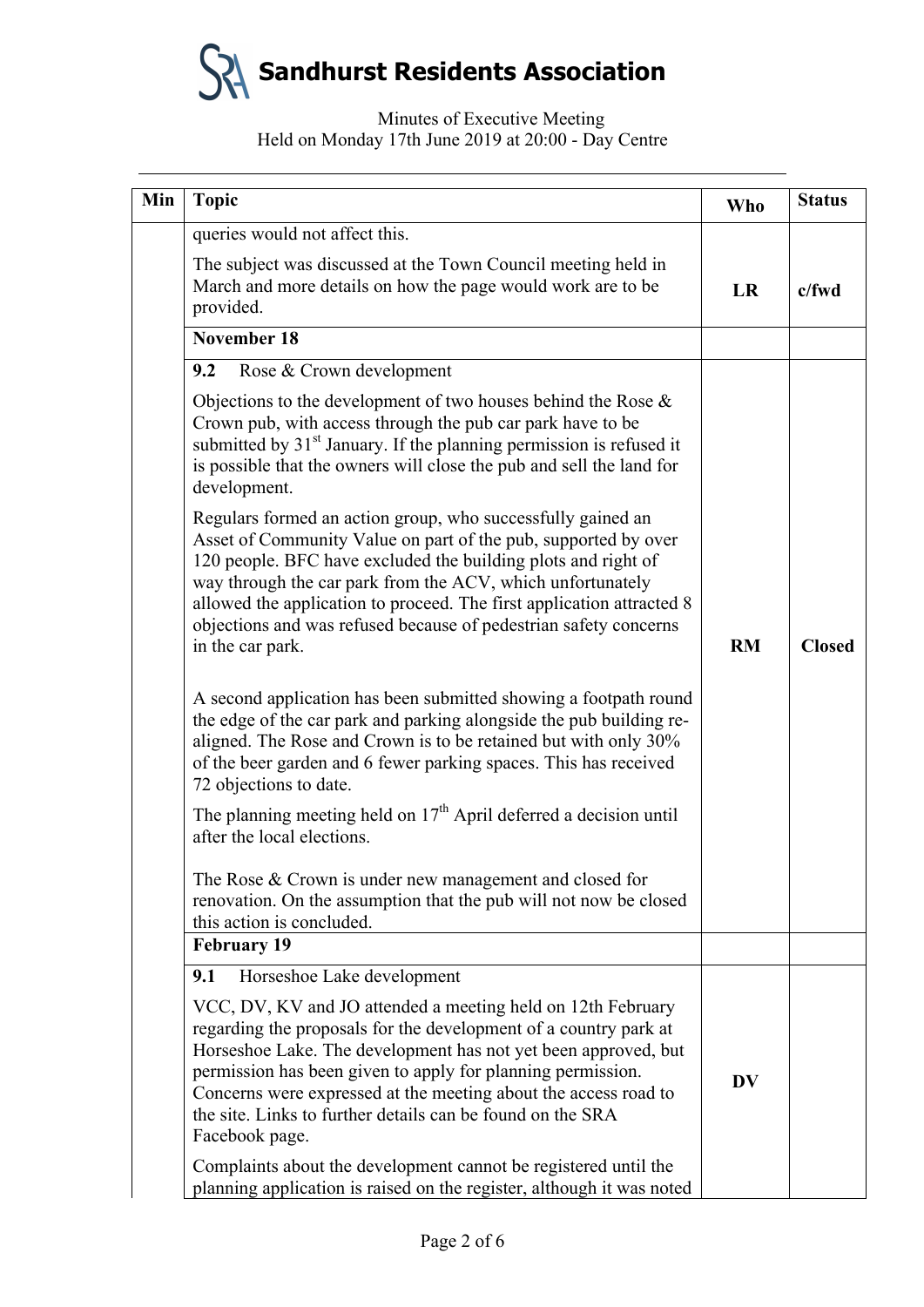#### Minutes of Executive Meeting Held on Monday 17th June 2019 at 20:00 - Day Centre

| Min | <b>Topic</b>                                                                                                                                                                                                                                                                                                                                                                                                                                                                                                                                                                                                                                                                                                                                                                                                                                                                                                                                                                                                                                                                                                                                                                                                                                                                                                                                                                                                                                                                                                                                                                                                                                                                                                                                    | <b>Who</b> | <b>Status</b> |
|-----|-------------------------------------------------------------------------------------------------------------------------------------------------------------------------------------------------------------------------------------------------------------------------------------------------------------------------------------------------------------------------------------------------------------------------------------------------------------------------------------------------------------------------------------------------------------------------------------------------------------------------------------------------------------------------------------------------------------------------------------------------------------------------------------------------------------------------------------------------------------------------------------------------------------------------------------------------------------------------------------------------------------------------------------------------------------------------------------------------------------------------------------------------------------------------------------------------------------------------------------------------------------------------------------------------------------------------------------------------------------------------------------------------------------------------------------------------------------------------------------------------------------------------------------------------------------------------------------------------------------------------------------------------------------------------------------------------------------------------------------------------|------------|---------------|
|     | that BFC have begun advertising for staff for the new facility.                                                                                                                                                                                                                                                                                                                                                                                                                                                                                                                                                                                                                                                                                                                                                                                                                                                                                                                                                                                                                                                                                                                                                                                                                                                                                                                                                                                                                                                                                                                                                                                                                                                                                 |            |               |
|     | From comments on We Love Sandhurst, the general opinion is that<br>a natural local countryside amenity will be ruined for the sake of<br>the council budget.                                                                                                                                                                                                                                                                                                                                                                                                                                                                                                                                                                                                                                                                                                                                                                                                                                                                                                                                                                                                                                                                                                                                                                                                                                                                                                                                                                                                                                                                                                                                                                                    |            |               |
|     | A councillor has expressed concern that the discussions for<br>Horseshoe Lake are being held behind closed doors, for<br>commercially sensitive reasons. It is hard to see what these might<br>be as the work is not being put out to tender.                                                                                                                                                                                                                                                                                                                                                                                                                                                                                                                                                                                                                                                                                                                                                                                                                                                                                                                                                                                                                                                                                                                                                                                                                                                                                                                                                                                                                                                                                                   |            |               |
|     | A letter expressing the SRA's view will be sent to councillors and<br>Ollie Sirrel.                                                                                                                                                                                                                                                                                                                                                                                                                                                                                                                                                                                                                                                                                                                                                                                                                                                                                                                                                                                                                                                                                                                                                                                                                                                                                                                                                                                                                                                                                                                                                                                                                                                             |            |               |
|     | The planning application is still not on the register.                                                                                                                                                                                                                                                                                                                                                                                                                                                                                                                                                                                                                                                                                                                                                                                                                                                                                                                                                                                                                                                                                                                                                                                                                                                                                                                                                                                                                                                                                                                                                                                                                                                                                          |            |               |
|     | March19                                                                                                                                                                                                                                                                                                                                                                                                                                                                                                                                                                                                                                                                                                                                                                                                                                                                                                                                                                                                                                                                                                                                                                                                                                                                                                                                                                                                                                                                                                                                                                                                                                                                                                                                         |            |               |
|     | 9.1<br>Devil's Highway<br>Concern was expressed by SOS regarding parking arrangements to<br>access the Devil's Highway.<br>The Crown Estate has put freeway signs at the Muzzy's kebab van<br>car parking area, and parking wardens issue tickets to any car<br>parked in front of these signs, although they are a significant<br>distance from the main road and do not interfere with traffic.<br>The lane by the Dive shop in Crowthorne leads to a car park.<br>BFBC own the lane, which is classed as a bridleway and leads to a<br>car park, which is owned by the Crown Estate. The Crown Estate<br>want to close the car park. BFBC are helping them to their wish by<br>leaving the maintenance of the lane in such a poor state that it is<br>unsuitable for vehicles.<br>Although these accesses are in Crowthorne the area is used by<br>many Sandhurst residents for dog walking, rambling, mountain<br>biking and is a popular local countryside area.<br>SOS has emailed the Crown Estate, but has received no reply,<br>despite an assurance of a 5 working day response time.<br>The Crown Estate's attitude is becoming very officious and<br>parking wardens can be deeply unpleasant if approached, and this<br>is limiting access to a valued local amenity.<br>Steven Chown, Head of Parks & Countryside for BFBC, has been<br>contacted but made no comment.<br>A response to the letter sent has been received which says that the<br>wild life near Devil's Highway has to be protected and the public<br>can use Buckler's Park instead. The committee agreed that<br>walking in a man made environment like the park is not equivalent<br>to roaming in a natural area. This question will be raised at the<br>AGM. | DV         | <b>Closed</b> |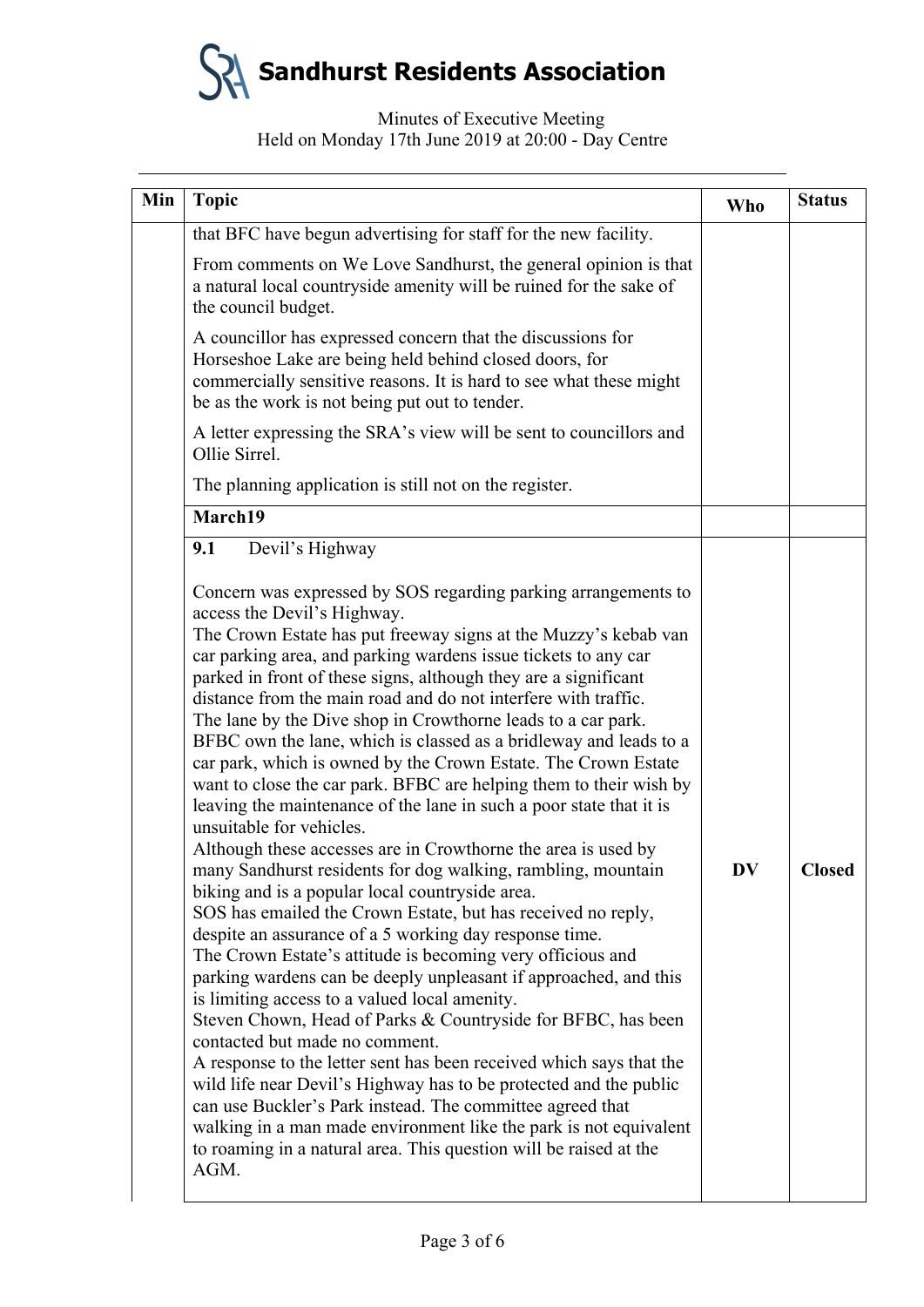# Minutes of Executive Meeting Held on Monday 17th June 2019 at 20:00 - Day Centre

| Min              | <b>Topic</b>                                                                                                                                                                                                                                                                                                           | <b>Who</b>   | <b>Status</b> |
|------------------|------------------------------------------------------------------------------------------------------------------------------------------------------------------------------------------------------------------------------------------------------------------------------------------------------------------------|--------------|---------------|
|                  | <b>May 19</b>                                                                                                                                                                                                                                                                                                          |              |               |
|                  | 4.1<br><b>Annual Accounts</b>                                                                                                                                                                                                                                                                                          |              |               |
|                  | The annual accounts have been prepared and will be sent to the<br>accountants for verification. The summary accounts were agreed<br>by the committee and will now be signed and printed for the<br>AGM.                                                                                                                | <b>JO/DV</b> |               |
|                  | 4.2<br>Symons                                                                                                                                                                                                                                                                                                          |              |               |
|                  | A free advert will be placed in the September edition of the<br>magazine as a thank you for their work on the accounts.                                                                                                                                                                                                |              |               |
|                  | 6.1 Magazine                                                                                                                                                                                                                                                                                                           | <b>MS MW</b> |               |
|                  | The magazine was produced on time after proof reading.                                                                                                                                                                                                                                                                 | <b>DW LR</b> | <b>Closed</b> |
|                  | Recycling<br>8.1                                                                                                                                                                                                                                                                                                       |              |               |
|                  | Re3 have contacted MS with a view to putting information on<br>service updates in the magazine. The committee agreed this could<br>be a good idea as long as this was not scheduling information,<br>which is likely to be out of date when the magazine goes out, and<br>that JC is in agreement. MS will contact JC. | <b>MS</b>    | c/fwd         |
|                  | <b>BVCT</b> newsletter<br>9.2                                                                                                                                                                                                                                                                                          |              |               |
|                  | The BVCT newsletter is to be circulated to the committee.                                                                                                                                                                                                                                                              |              | <b>Closed</b> |
|                  | 9.3<br>Software                                                                                                                                                                                                                                                                                                        |              |               |
|                  | MW requested funding for Microsoft Office software at a once off<br>cost of £160 to enable editing for the magazine. This was<br>unanimously approved by the committee.                                                                                                                                                |              | $c$ /fwd      |
| $\boldsymbol{4}$ | <b>Treasurer's Report</b>                                                                                                                                                                                                                                                                                              |              |               |
|                  | Figures as at end May:                                                                                                                                                                                                                                                                                                 |              |               |
|                  | <b>Current Account</b><br>£9,141.66                                                                                                                                                                                                                                                                                    |              |               |
|                  | Reserve Account<br>£25,459.85                                                                                                                                                                                                                                                                                          |              |               |
|                  | <b>Total</b><br>£34,601.51                                                                                                                                                                                                                                                                                             |              |               |
| 4.1              | These figures include an amount of £288 which was an<br>overpayment by BFC. A cheque to refund has been sent but not<br>yet cashed.                                                                                                                                                                                    |              |               |
| 5                | <b>Donations</b>                                                                                                                                                                                                                                                                                                       |              |               |
|                  | None received                                                                                                                                                                                                                                                                                                          |              |               |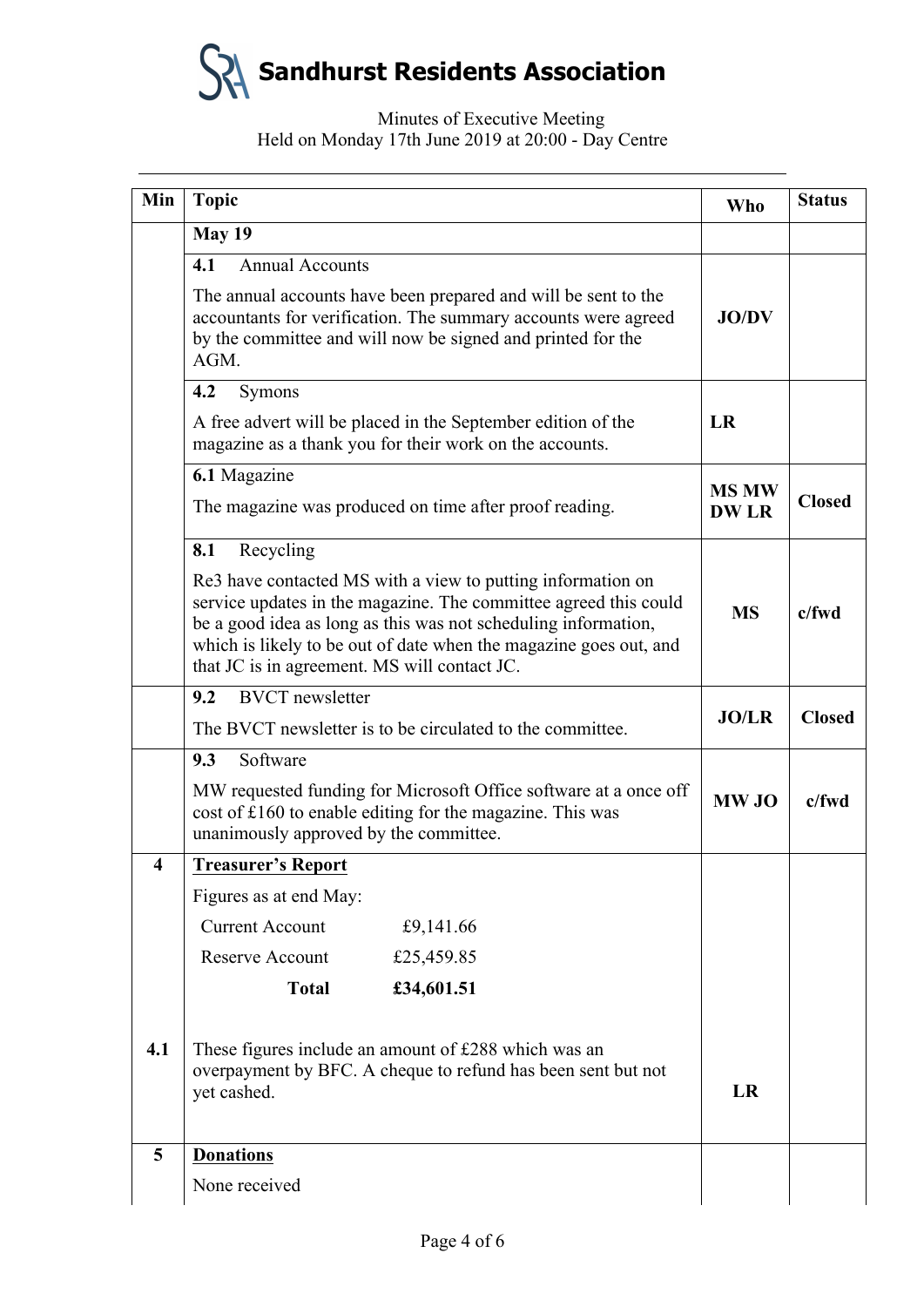# Minutes of Executive Meeting Held on Monday 17th June 2019 at 20:00 - Day Centre

| Min            | <b>Topic</b>                                                                                                                                                                                                                                                                                                                                                                                                                                                          | <b>Who</b>   | <b>Status</b> |
|----------------|-----------------------------------------------------------------------------------------------------------------------------------------------------------------------------------------------------------------------------------------------------------------------------------------------------------------------------------------------------------------------------------------------------------------------------------------------------------------------|--------------|---------------|
| 6              | <b>Magazine</b>                                                                                                                                                                                                                                                                                                                                                                                                                                                       |              |               |
|                | Invoices for the September have been sent and are due for<br>payment by 10 <sup>th</sup> July.                                                                                                                                                                                                                                                                                                                                                                        |              |               |
| 6.1            | The disclaimers regarding views expressed in the articles and<br>advertisers have disappeared but will be reinstated in the<br>September edition.                                                                                                                                                                                                                                                                                                                     | <b>LR/MS</b> |               |
| 6.2            | Help will be needed with the advertising for the March 2020<br>edition. RM volunteered.                                                                                                                                                                                                                                                                                                                                                                               | <b>LR/RM</b> |               |
| $\overline{7}$ | Website                                                                                                                                                                                                                                                                                                                                                                                                                                                               |              |               |
|                | The issue with the display layout of the minutes on a mobile phone<br>has been resolved.                                                                                                                                                                                                                                                                                                                                                                              |              |               |
| 8              | Recycling                                                                                                                                                                                                                                                                                                                                                                                                                                                             |              |               |
|                | Changes to the garden waste recycling have been announced on<br>the BFC website.<br>Brown bags for garden waste will have to be booked for collection<br>as from July. It is not clear if this applies to brown bin owners who<br>additionally put out brown bags.<br>Postal reminders for payment of the brown bin collection will no<br>longer be sent. Reminders will be sent by email. Residents with no<br>access to email will have to keep their own reminder. |              |               |
| 9              | <b>AOB</b>                                                                                                                                                                                                                                                                                                                                                                                                                                                            |              |               |
|                | The AGM will be held on Monday $15^{th}$ July at 20:00 in the Day<br>Centre. Stephen Chown, Head of Parks & Countryside is the guest<br>speaker.                                                                                                                                                                                                                                                                                                                      |              |               |
| 9.1            | Committee members should arrive at 19:30 in order to organise<br>the chairs for an 20:00 start.                                                                                                                                                                                                                                                                                                                                                                       | <b>ALL</b>   |               |
| 9.2            | A projector screen will be needed.                                                                                                                                                                                                                                                                                                                                                                                                                                    | <b>LR</b>    |               |
|                | The meeting closed at 21:40 hours.                                                                                                                                                                                                                                                                                                                                                                                                                                    |              |               |

#### **Agenda Proposed meeting dates are:**

|    | 1. Apologies                    | Monday $15^{th}$ July – AGM                 |
|----|---------------------------------|---------------------------------------------|
| 2. | <b>Approve Previous Minutes</b> | Monday $19th$ August                        |
| 3. | <b>Matters Arising</b>          | Monday $16th$ September                     |
|    | 4. Treasurer's Report           | Monday $21st October – Distributions Party$ |
|    | 5. Donations                    | Monday 18 <sup>th</sup> November            |
|    | 6. Magazine                     | No meeting in December                      |
|    | 7. Website                      | Monday 20 <sup>th</sup> January 2020        |
|    | 8. Recycling                    | Monday 17 <sup>th</sup> February 2020       |
| 9. | AOB                             | Monday 16 <sup>th</sup> March 2020          |
|    |                                 |                                             |